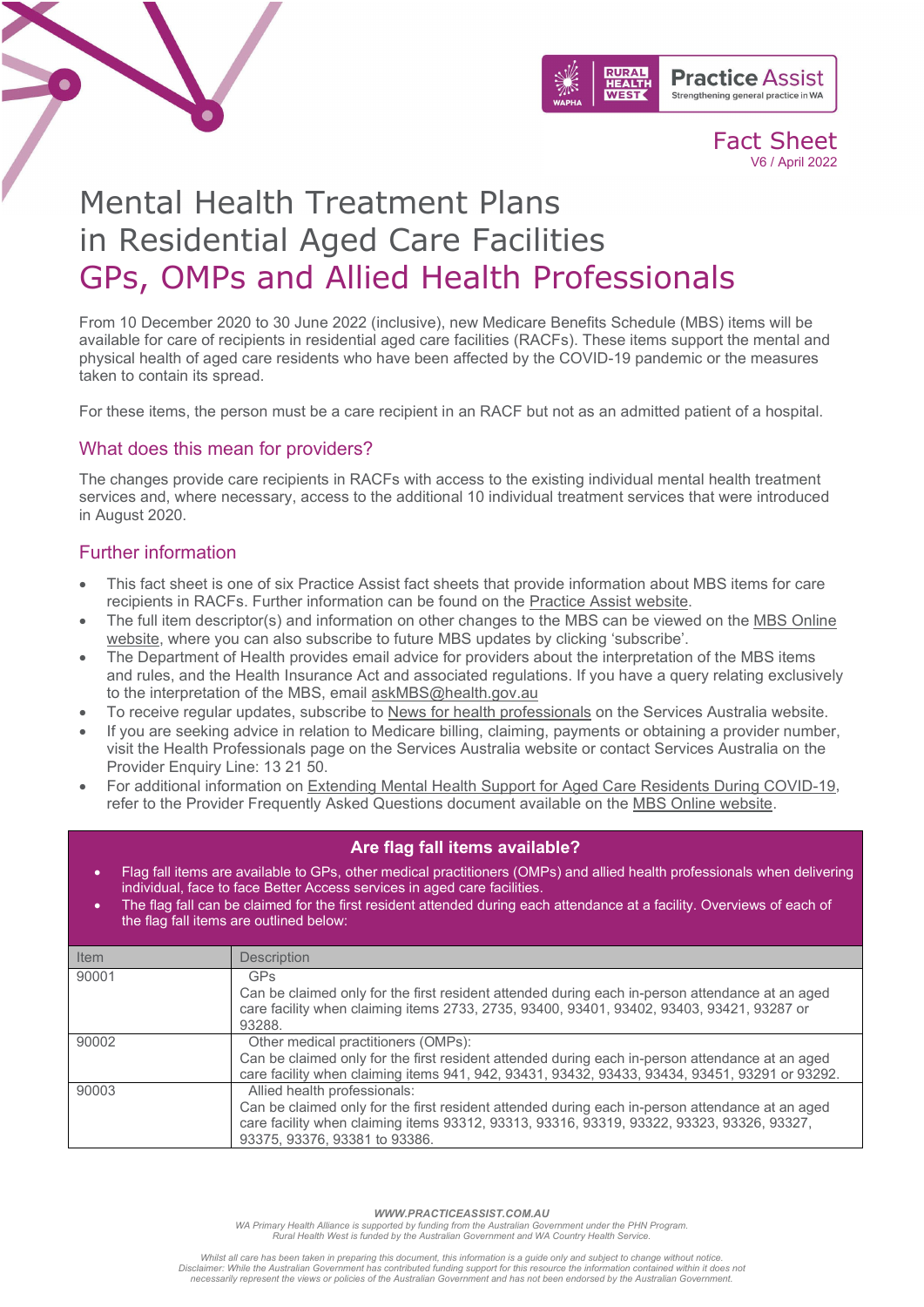

| <b>GP Mental Health in RACFs Item Numbers</b><br>These items are applicable if the patient is a care recipient in a residential aged care facility.<br>$\bullet$<br>Items are available for face to face, phone and telehealth services.<br>$\bullet$ |                                                                                                                                                                                                                                                                                                                                                                                                                                                                                                                                                                                                                                                                                                                            |  |
|-------------------------------------------------------------------------------------------------------------------------------------------------------------------------------------------------------------------------------------------------------|----------------------------------------------------------------------------------------------------------------------------------------------------------------------------------------------------------------------------------------------------------------------------------------------------------------------------------------------------------------------------------------------------------------------------------------------------------------------------------------------------------------------------------------------------------------------------------------------------------------------------------------------------------------------------------------------------------------------------|--|
| Item                                                                                                                                                                                                                                                  | Description                                                                                                                                                                                                                                                                                                                                                                                                                                                                                                                                                                                                                                                                                                                |  |
|                                                                                                                                                                                                                                                       | Development of a mental health treatment plan                                                                                                                                                                                                                                                                                                                                                                                                                                                                                                                                                                                                                                                                              |  |
| 93400 (face to face)<br>93404 (telehealth)                                                                                                                                                                                                            | Professional attendance by a general practitioner for the preparation of a GP mental health<br>treatment plan:<br>the GP has not undertaken mental health skills training<br>at least 20 minutes, but less than 40 minutes.                                                                                                                                                                                                                                                                                                                                                                                                                                                                                                |  |
| 93401 (face to face)<br>93405 (telehealth)                                                                                                                                                                                                            | Professional attendance by a general practitioner for the preparation of a GP mental health<br>treatment plan:<br>the GP has not undertaken mental health skills training<br>$\overline{a}$<br>at least 40 minutes.                                                                                                                                                                                                                                                                                                                                                                                                                                                                                                        |  |
| 93402 (face to face)<br>93406 (telehealth)                                                                                                                                                                                                            | Professional attendance by a general practitioner for the preparation of a GP mental health<br>treatment plan:<br>the GP has undertaken mental health skills training<br>at least 20 minutes, but less than 40 minutes.                                                                                                                                                                                                                                                                                                                                                                                                                                                                                                    |  |
| 93403 (face to face)<br>93407 (telehealth)                                                                                                                                                                                                            | Professional attendance by a general practitioner for the preparation of a GP mental health<br>treatment plan:<br>the GP has undertaken mental health skills training<br>at least 40 minutes.                                                                                                                                                                                                                                                                                                                                                                                                                                                                                                                              |  |
|                                                                                                                                                                                                                                                       | Review of a mental health treatment plan                                                                                                                                                                                                                                                                                                                                                                                                                                                                                                                                                                                                                                                                                   |  |
| 93421 (face to face)<br>93422 (telehealth)<br>93423 (phone)                                                                                                                                                                                           | Professional attendance by a general practitioner to review a GP mental health treatment plan<br>which the general practitioner, or an associated medical practitioner has prepared, or to review a<br>psychiatrist assessment and management plan if:<br>one of the following services has been provided to the patient:<br>i. a mental health treatment plan under items 93400 to 93411 or 93431 to 93442; or<br>ii. a psychiatrist assessment and management plan; and<br>the reviewing practitioner modifies the person's GP mental health treatment plan or psychiatrist<br>assessment and management plan to record that they recommend the person have an additional<br>number of better access treatment services. |  |
|                                                                                                                                                                                                                                                       | <b>Focused psychological strategies</b>                                                                                                                                                                                                                                                                                                                                                                                                                                                                                                                                                                                                                                                                                    |  |
| 93287 (face to face)                                                                                                                                                                                                                                  | Focused psychological strategies for assessed mental disorders, must be clinically indicated under<br>a GP mental health treatment plan or a psychiatrist assessment and management plan, at least 30<br>minutes but less than 40 minutes duration.                                                                                                                                                                                                                                                                                                                                                                                                                                                                        |  |
| 93288 (face to face)                                                                                                                                                                                                                                  | Focused psychological strategies for assessed mental disorders, must be clinically indicated under<br>a GP mental health treatment plan or a psychiatrist assessment and management plan, at least 40<br>minutes duration.                                                                                                                                                                                                                                                                                                                                                                                                                                                                                                 |  |

#### **Other Medical Practitioner (OMP) Mental Health in RACFs Item Numbers**

- These items are applicable if the patient is a care recipient in a residential aged care facility.
- Items are available for face to face, phone and telehealth services.

ه آ

• OMP refers to a medical practitioner not including a general practitioner, specialist or a consultant physician.

| Development of a mental health treatment plan |                                                                                             |  |
|-----------------------------------------------|---------------------------------------------------------------------------------------------|--|
| 93431 (face to face)                          | Professional attendance by a medical practitioner for the preparation of a GP mental health |  |
| 93435 (telehealth)                            | treatment plan for a patient:                                                               |  |
|                                               | the OMP has not undertaken mental health skills training                                    |  |
|                                               | at least 20 minutes, but less than 40 minutes.                                              |  |
| 93432 (face to face)                          | Professional attendance by a medical practitioner for the preparation of a GP mental health |  |
| 93436 (telehealth)                            | treatment plan for a patient:                                                               |  |
|                                               | the OMP has not undertaken mental health skills training                                    |  |
|                                               | at least 40 minutes.                                                                        |  |
| 93433 (face to face)                          | Professional attendance by a medical practitioner for the preparation of a GP mental health |  |
| 93437 (telehealth)                            | treatment plan for a patient:                                                               |  |

*WWW.PRACTICEASSIST.COM.AU*

WA Primary Health Alliance is supported by funding from the Australian Government under the PHN Program.<br>Rural Health West is funded by the Australian Government and WA Country Health Service.

Whilst all care has been taken in preparing this document, this information is a guide only and subject to change without notice.<br>Disclaimer: While the Australian Government has contributed funding support for this resourc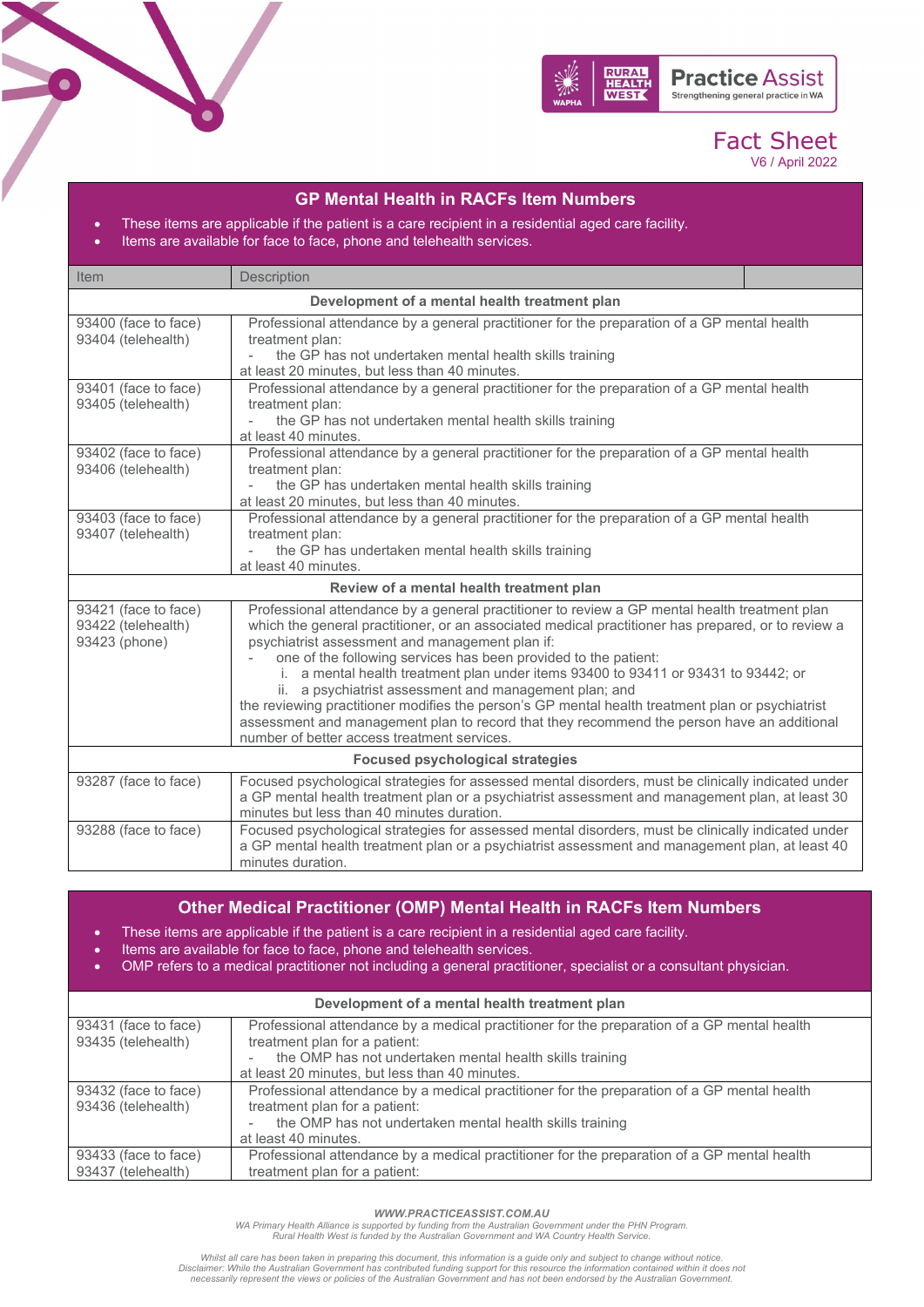



|                                                             | the OMP has undertaken mental health skills training<br>at least 20 minutes, but less than 40 minutes.                                                                                                                                                                                                                                                                                                                                                                                                                                                                                                                                                                                                                                                                    |  |
|-------------------------------------------------------------|---------------------------------------------------------------------------------------------------------------------------------------------------------------------------------------------------------------------------------------------------------------------------------------------------------------------------------------------------------------------------------------------------------------------------------------------------------------------------------------------------------------------------------------------------------------------------------------------------------------------------------------------------------------------------------------------------------------------------------------------------------------------------|--|
| 93434 (face to face)<br>93438 (telehealth)                  | Professional attendance by a medical practitioner for the preparation of a GP mental health<br>treatment plan for a patient:<br>the OMP has undertaken mental health skills training<br>at least 40 minutes.                                                                                                                                                                                                                                                                                                                                                                                                                                                                                                                                                              |  |
| Review of a mental health treatment plan                    |                                                                                                                                                                                                                                                                                                                                                                                                                                                                                                                                                                                                                                                                                                                                                                           |  |
| 93451 (face to face)<br>93452 (telehealth)<br>93453 (phone) | Professional attendance by a medical practitioner to review a GP mental health treatment plan<br>which the medical practitioner, or an associated medical practitioner has prepared, or to review a<br>psychiatrist assessment and management plan (but not as an admitted patient of a hospital) if:<br>one of the following services has been provided to the patient:<br>i. a mental health treatment plan under items 93400 to 93411 or 93431 to 93442; or<br>ii. a psychiatrist assessment and management plan; and<br>the reviewing practitioner modifies the person's GP mental health treatment plan or psychiatrist<br>assessment and management plan to record that they recommend the person have an additional<br>number of better access treatment services. |  |
| <b>Focused psychological strategies</b>                     |                                                                                                                                                                                                                                                                                                                                                                                                                                                                                                                                                                                                                                                                                                                                                                           |  |
| 93291                                                       | Focused psychological strategies for assessed mental disorders, must be clinically indicated under a<br>GP mental health treatment plan or a psychiatrist assessment and management plan, at least 30<br>minutes but less than 40 minutes duration.                                                                                                                                                                                                                                                                                                                                                                                                                                                                                                                       |  |
| 93292                                                       | Focused psychological strategies for assessed mental disorders, must be clinically indicated under a<br>GP mental health treatment plan or a psychiatrist assessment and management plan, at least 40<br>minutes duration.                                                                                                                                                                                                                                                                                                                                                                                                                                                                                                                                                |  |

| <b>Clinical Psychologist Psychological Therapy in RACFs Item Numbers</b>                                                                                                                                                     |                                                                                                                                                                                                                                                                                                                                                                                                                                |  |
|------------------------------------------------------------------------------------------------------------------------------------------------------------------------------------------------------------------------------|--------------------------------------------------------------------------------------------------------------------------------------------------------------------------------------------------------------------------------------------------------------------------------------------------------------------------------------------------------------------------------------------------------------------------------|--|
| These items are applicable if the patient is a care recipient in a residential aged care facility and is referred under a GP<br>۰<br>mental health treatment plan, or by a specialist or consultant physician in psychiatry. |                                                                                                                                                                                                                                                                                                                                                                                                                                |  |
| 93375                                                                                                                                                                                                                        | Psychological therapy health services, at least 30 minutes but less than 50 minutes duration,<br>provided to the person individually and in person; and at the completion of a course of treatment the<br>eligible clinical psychologist gives a written report to the referring medical practitioner on<br>assessments carried out, treatment provided and recommendations on future management of the<br>person's condition. |  |
| 93376                                                                                                                                                                                                                        | Psychological therapy health services, at least 50 minutes duration, provided to the person<br>individually and in person; and at the completion of a course of treatment the eligible clinical<br>psychologist gives a written report to the referring medical practitioner on assessments carried out,<br>treatment provided and recommendations on future management of the person's condition.                             |  |

| Allied Health Focused Psychological Strategies in RACFs Item Numbers<br>These items are applicable if the patient is a care recipient in a residential aged care facility and is referred under a GP<br>$\bullet$<br>mental health treatment plan, or by a specialist or consultant physician in psychiatry. |                                                                                                                                                                                                                                                                                                                                                                                                                         |  |
|--------------------------------------------------------------------------------------------------------------------------------------------------------------------------------------------------------------------------------------------------------------------------------------------------------------|-------------------------------------------------------------------------------------------------------------------------------------------------------------------------------------------------------------------------------------------------------------------------------------------------------------------------------------------------------------------------------------------------------------------------|--|
| <b>Psychologist</b>                                                                                                                                                                                                                                                                                          |                                                                                                                                                                                                                                                                                                                                                                                                                         |  |
| 93381                                                                                                                                                                                                                                                                                                        | Focused psychological strategies, at least 20 minutes but less than 50 minutes duration, provided to the<br>person individually and in person; and at the completion of a course of treatment the eligible psychologist<br>gives a written report to the referring medical practitioner on assessments carried out, treatment provided<br>and recommendations on future management of the person's condition.           |  |
| 93382                                                                                                                                                                                                                                                                                                        | Focused psychological strategies, at least 50 minutes duration, provided to the person individually and in<br>person; and at the completion of a course of treatment the eligible psychologist gives a written report to<br>the referring medical practitioner on assessments carried out, treatment provided and recommendations<br>on future management of the person's condition.                                    |  |
| <b>Occupational Therapist</b>                                                                                                                                                                                                                                                                                |                                                                                                                                                                                                                                                                                                                                                                                                                         |  |
| 93383                                                                                                                                                                                                                                                                                                        | Focused psychological strategies, at least 20 minutes but less than 50 minutes duration, provided to the<br>person individually and in person; and at the completion of a course of treatment the eligible occupational<br>therapist gives a written report to the referring medical practitioner on assessments carried out, treatment<br>provided and recommendations on future management of the person's condition. |  |

WWW.PRACTICEASSIST.COM.AU<br>WA Primary Health Alliance is supported by funding from the Australian Government under the PHN Program.<br>Rural Health West is funded by the Australian Government and WA Country Health Service.

Whilst all care has been taken in preparing this document, this information is a guide only and subject to change without notice.<br>Disclaimer: While the Australian Government has contributed funding support for this resourc